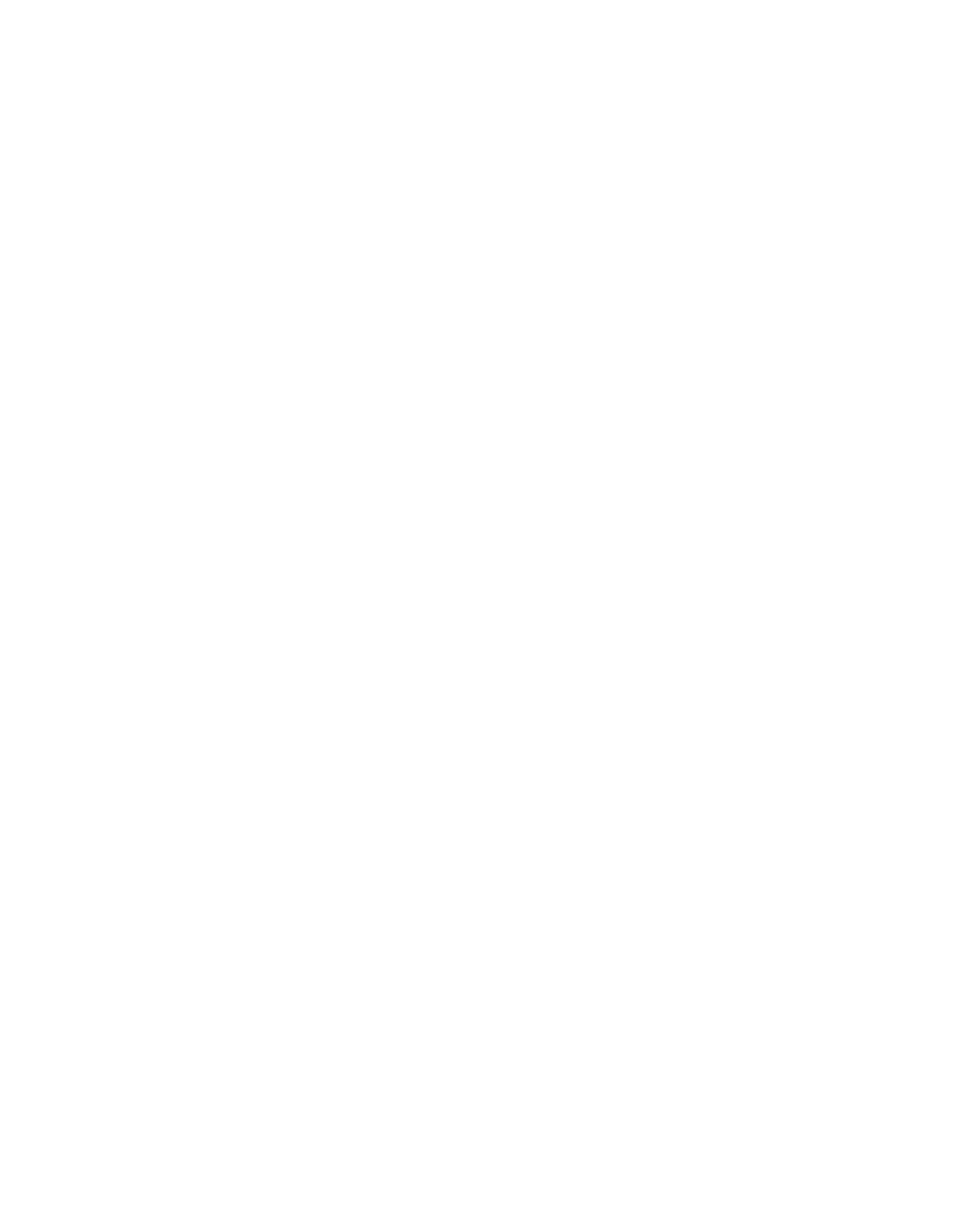# GROW THROUGH IT & LEAD

Tap into and Develop Your Potential and Open the Gateway to Your Future

# THE SPARK PLUG

with Jacqueline Benjamin Thomas

A Possibility Press Book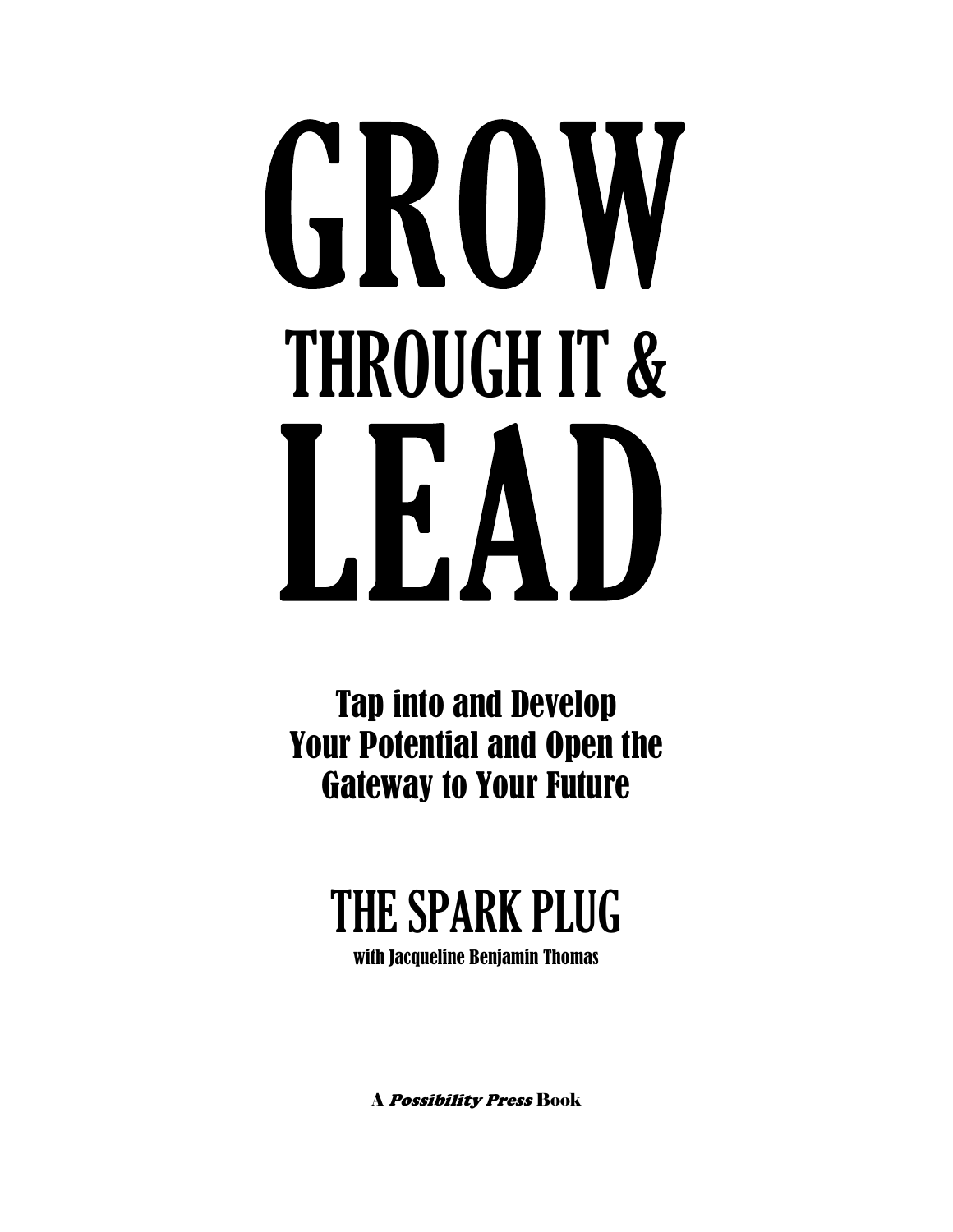# GROW THROUGH IT & LEAD

# THE SPARK PLUG

with Jacqueline Benjamin Thomas

Copyright © 2006 by Anthony Thomas ISBN 0-938716-67-0

|  |  | 1 2 3 4 5 6 7 8 9 10 |  |  |  |
|--|--|----------------------|--|--|--|
|  |  |                      |  |  |  |

All rights reserved, including the right to reproduce this book or portions thereof in any form or by means, electronic or mechanical, including photocopying, recording, or by information storage or retrieval system without written permission from the publisher, except for the inclusion of brief quotations in a review. All rights are also reserved for translation into foreign languages. No liability is assumed with respect to the use of the information herein.

> Published by Possibility Press info@possibilitypress.com

Manufactured in the United States of America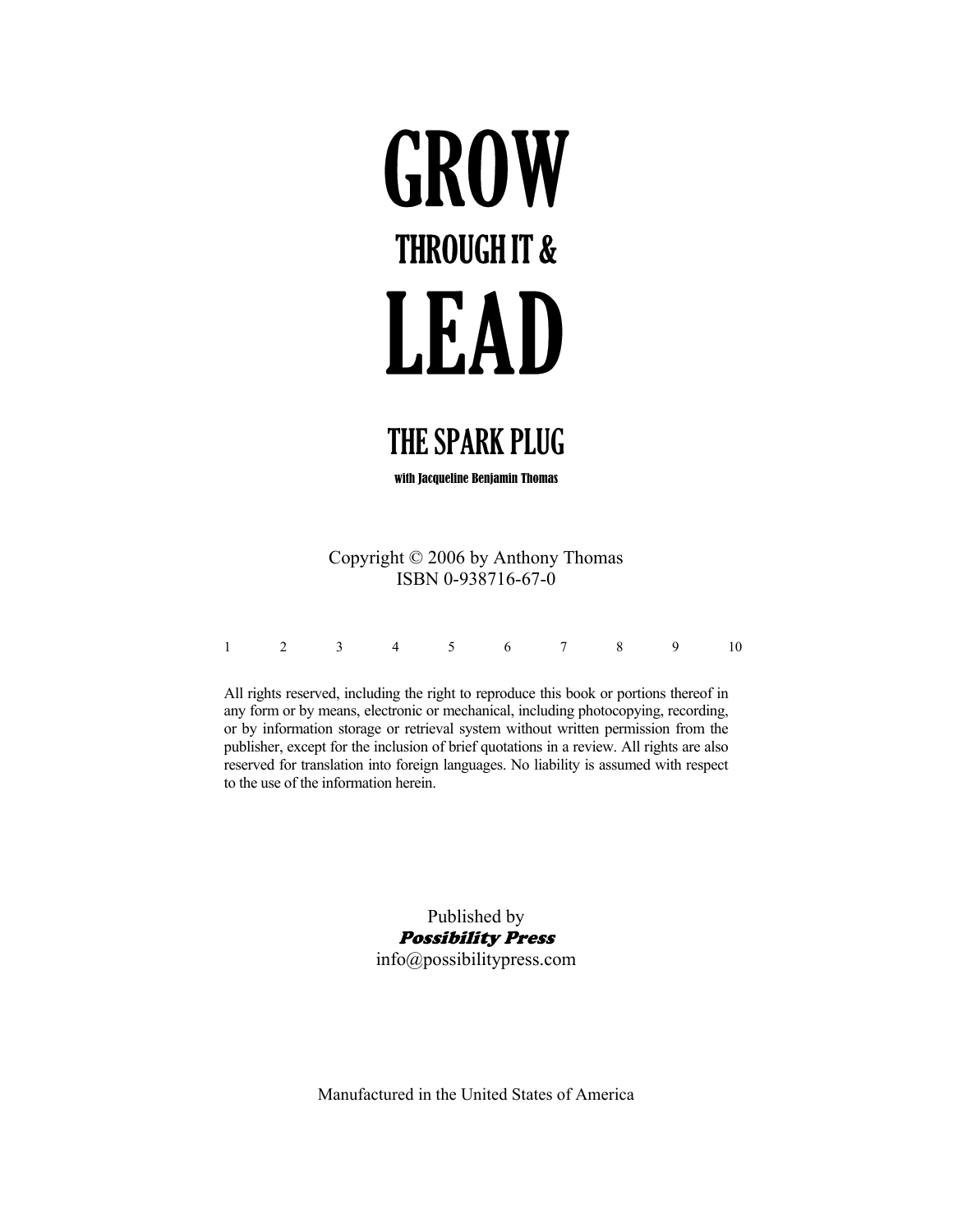#### **Dedication**

 Ralph Waldo Emerson said, "The glory of friendship is not the outstretched hand, nor the kindly smile, nor the joy of companionship; it is the spiritual inspiration that comes to one when he discovers that someone else believes in him and is willing to trust him."

 To Bryce, a fourth grader, who is so full of potential; he's an inspiration to me.

 My community has an outreach program that encourages its citizens to become in-school mentors. Since becoming Bryce's mentor, I have painfully discovered that he has already experienced situations that seem too overwhelming even for adults to bear. Hopefully, one day, he will read this book and be reminded that not only can he dream impossible dreams, but he can also achieve them.

## Acknowledgment

It would be ludicrous for us to suggest that we have written this book solely from the depths of our own souls. Therefore, we would like to thank many of the people who have crossed our path. Without your influence, these pages would have remained unwritten.

Whether it was through a book, over the phone, or face-to-face, you have given us experiences that have inspired us in some way or another. The space in this book is not large enough to hold the names of each and every one of you. Nevertheless, please know that your contribution is appreciated, and we sincerely thank you again from the bottom of our hearts!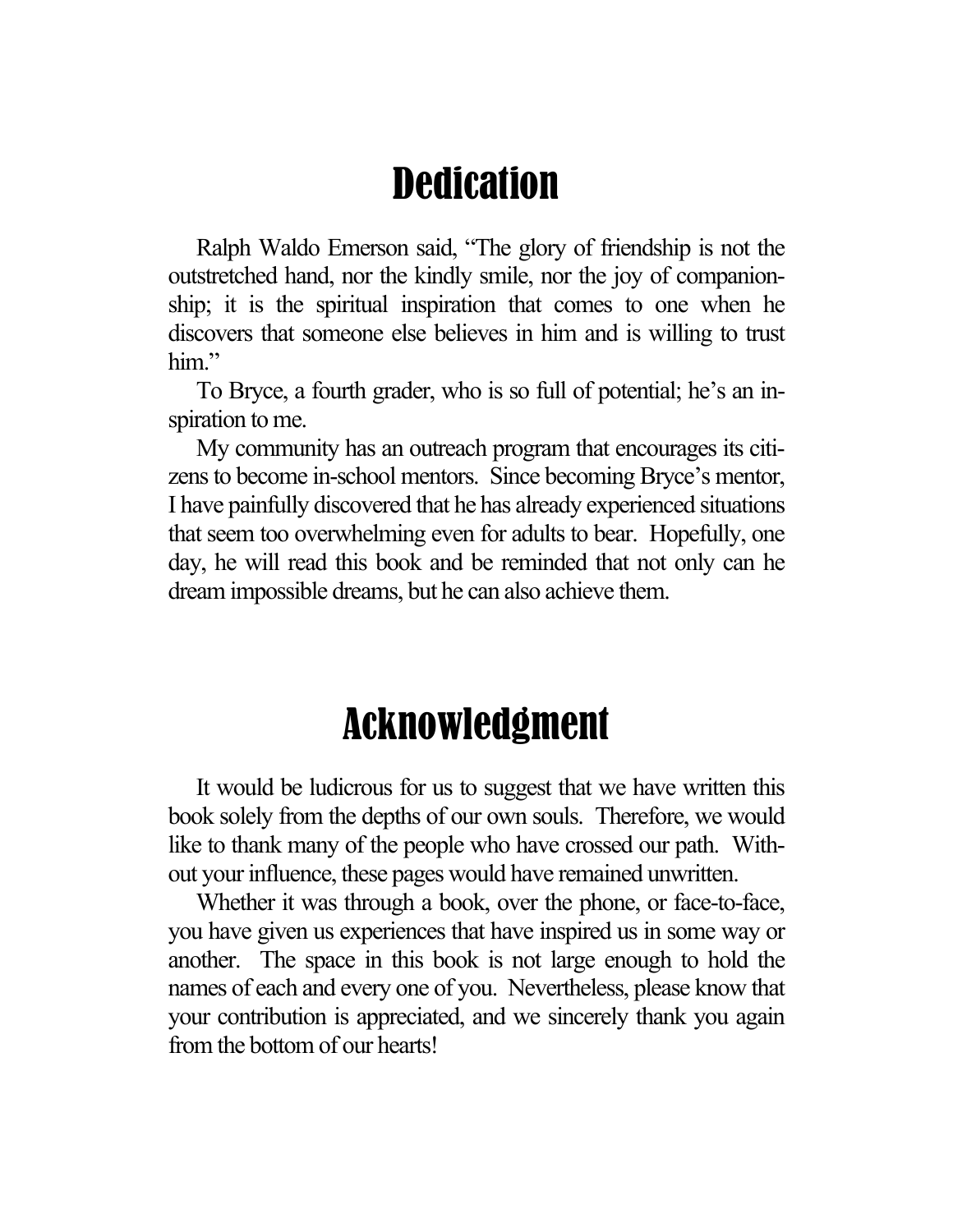### Webster's Dictionary Says...

**(spärk · plug΄)** 2. Informal. a person who leads, inspires, or animates a group.

**\* \* \*** 

 At this very moment, some people are giving up hope, losing confidence. They don't believe they can make it just one more day.

 In order to be the best we can be and do the best we can do, we all need a little encouragement on a *daily* basis. We need someone to cheer us on when we face the most difficult times. Our deepest desire is that you receive some inspiration from this book to help you make it over the next hurdle on this adventure called *"life."* As Johann G. Von Herder reminded us, "Without inspiration, the best powers of the mind remain dormant; there is a fuel in us that needs to be ignited by sparks."

\* \* \*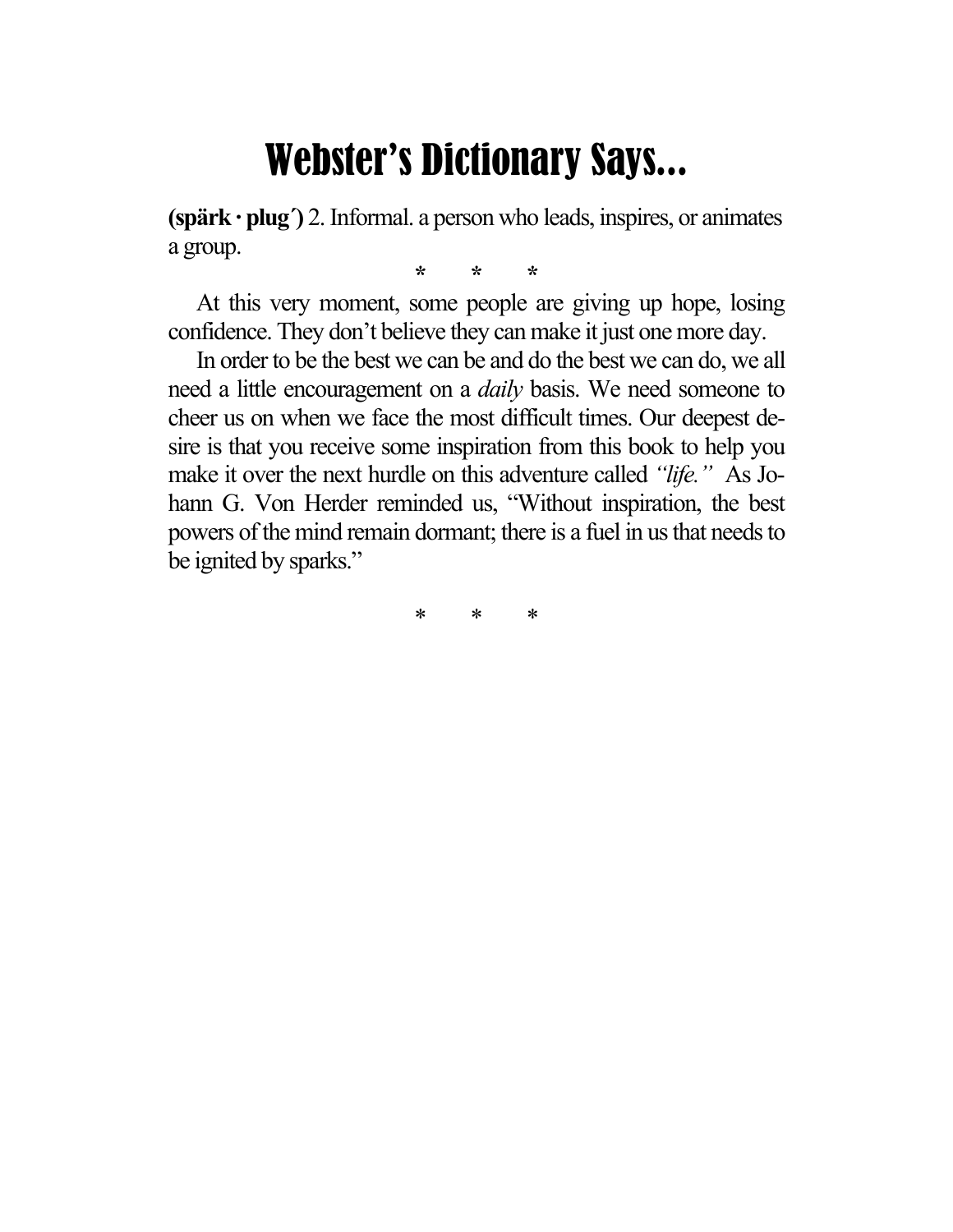*eep in the recesses of every human*  **Soul, a mighty power is always at always** at *work. It serves as a constant reminder to press onward, achieve more, be more, give more. Until we take the first step toward rearranging our lifestyle in a more positive way, this mighty power will cause us to become as restless as a pregnant woman, held hostage by the piercing pain of intense labor. Giving birth to positive change will not come without shedding old habits, some old friends, old fears, and old ways of thinking. It will not come without tossing and turning, sometimes even crying a river of tears, or perhaps lying awake in the still of the night, staring at the ceiling, praying for answers. Answers will come and positive changes will too. Though often wrapped in struggles and disappointments, torment and rejection, heartaches and pain, sickness and suffering, weeping and wailing…still, they come."* 

—Jacqueline Benjamin Thomas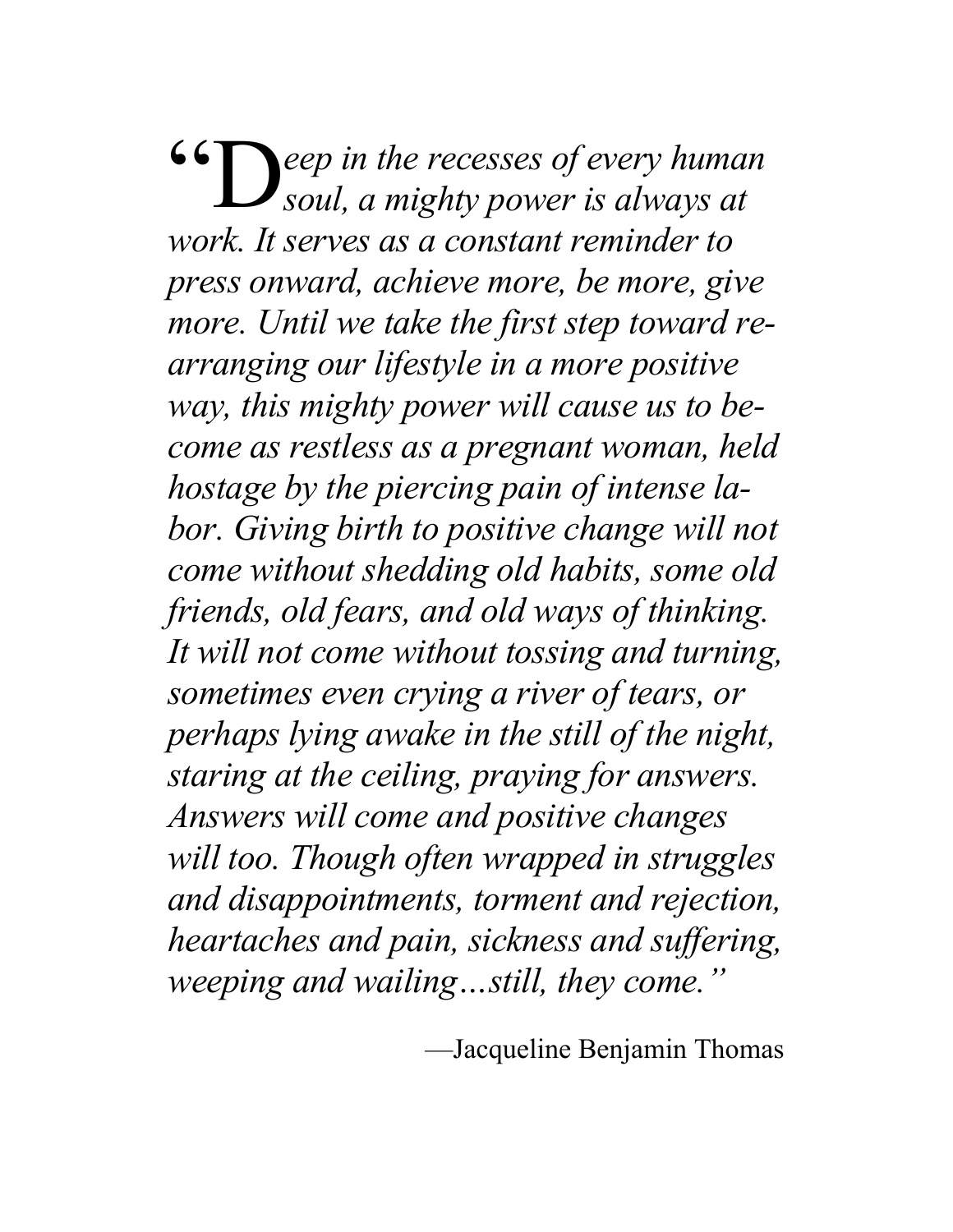# **Contents**

| Foreword            | <b>Instilling Hope in Others</b>                                                  | 9   |
|---------------------|-----------------------------------------------------------------------------------|-----|
| <i>Introduction</i> | <b>Being There for Others</b>                                                     | 11  |
| Chapter 1           | <b>Change Your Attitude Young Man!</b>                                            | 15  |
| Chapter 2           | <b>Catch the Vision and Soar!</b>                                                 | 27  |
| Chapter 3           | Service Is an Attitude, Not Just<br>a Department!                                 | 33  |
| Chapter 4           | Commit—Plant Seeds that Can Yield<br><b>Abundant Fruit</b>                        | 39  |
| Chapter 5           | <b>Celebrate Life and Make Peace</b><br><b>with Yourself!</b>                     | 49  |
| Chapter 6           | <b>Develop an Attitude of Fortitude!</b>                                          | 57  |
| Chapter 7           | <b>Thoughts: The Gateway to Our Future</b>                                        | 65  |
| Chapter 8           | Get on the Road to Your Destiny!                                                  | 73  |
| Chapter 9           | Who Sells?                                                                        | 81  |
| Chapter 10          | <b>Tap Into the Awesome Power</b><br>of Believing                                 | 89  |
| Chapter 11          | <b>Lead, Follow, or Get Out of the Way!</b>                                       | 93  |
| Chapter 12          | Launch Out into the Deep                                                          | 105 |
| Chapter 13          | <b>Remember to Live!</b>                                                          | 109 |
| Chapter 14          | <b>You've Got What It Takes!</b>                                                  | 113 |
|                     | Who Are Anthony "The Spark Plug" Thomas and<br><b>Jacqueline Benjamin Thomas?</b> | 120 |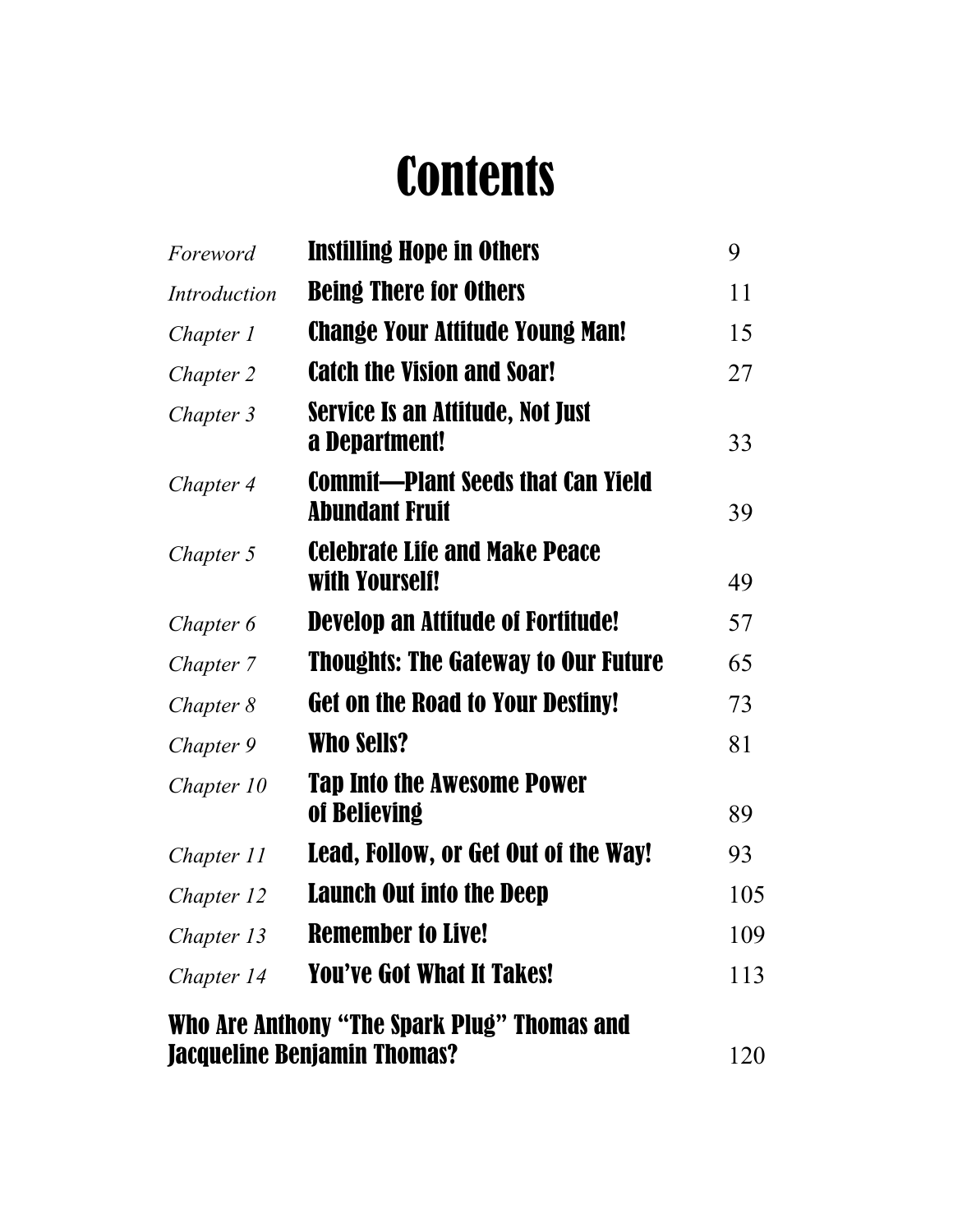# Instilling Hope in Others

*"Compared to what we ought to be, we are only half awake. Our fires are dampened, our drafts are checked, we are making use of only a small part of our mental and physical resources."*  —William James—

fter I published my first book, *125 Ways to Add a Spark to Your Day*, I started getting calls from corporations and organizations whose leaders all seemed to be faced with the same dilemma. "Can you come in and *inspire* the troops?" they so often requested. Some of them asked, "While you're at it, can you say something about leadership?" A

These requests heightened my interest in leadership, leading me to Mercer University where I obtained a degree in Organization Leadership. I learned that most companies and organizations struggled with the same issues: practicing effective leadership and getting team members excited about what they're doing.

 An effective leader knows there is nothing more powerful than instilling hope in others. They know that inspiration helps people tap into the 90 percent of their ability that lies dormant within. As William James wrote: "Compared to what we ought to be, we are only half awake. Our fires are dampened, our drafts are checked, we are making use of only a small part of our mental and physical resources." Tapping into unused physical, mental, and spiritual resources helps people become more confident. It increases their self-esteem and gives them the strength and courage to persevere during tough times.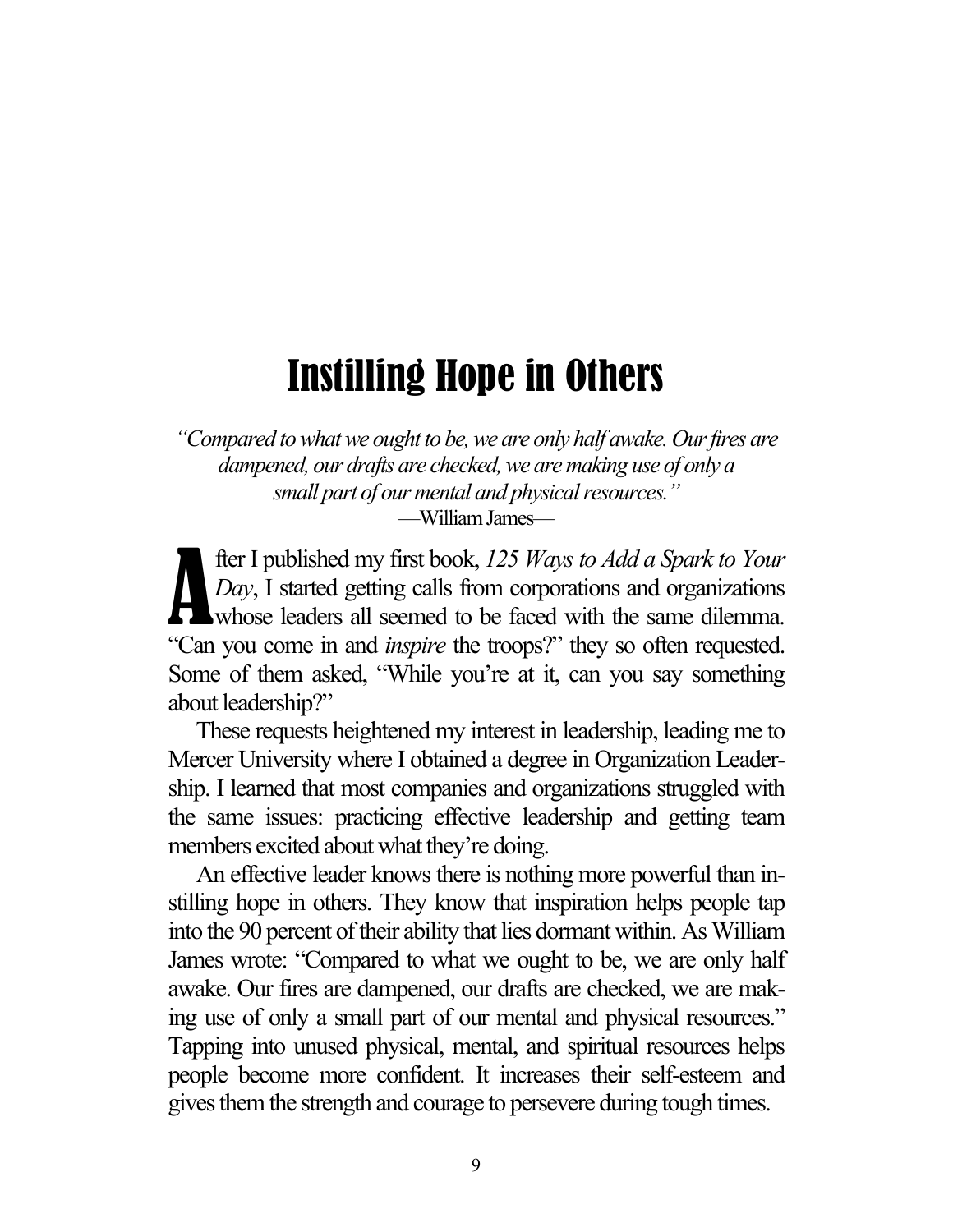More than ever before, organizations need people to lead, coach, and inspire others to tap into their potential—and stay in the race for the long haul. Organizations also need leaders who understand that leadership is *all about the people.* Without good people doing good things, organizations perish.

 The purpose of this book is to ignite a spark within you. Hopefully, you'll be *inspired* to become all that you were meant to be—in your work and personal life—when times are good and when times are tough.

To your bright future,

*The Spark Plug*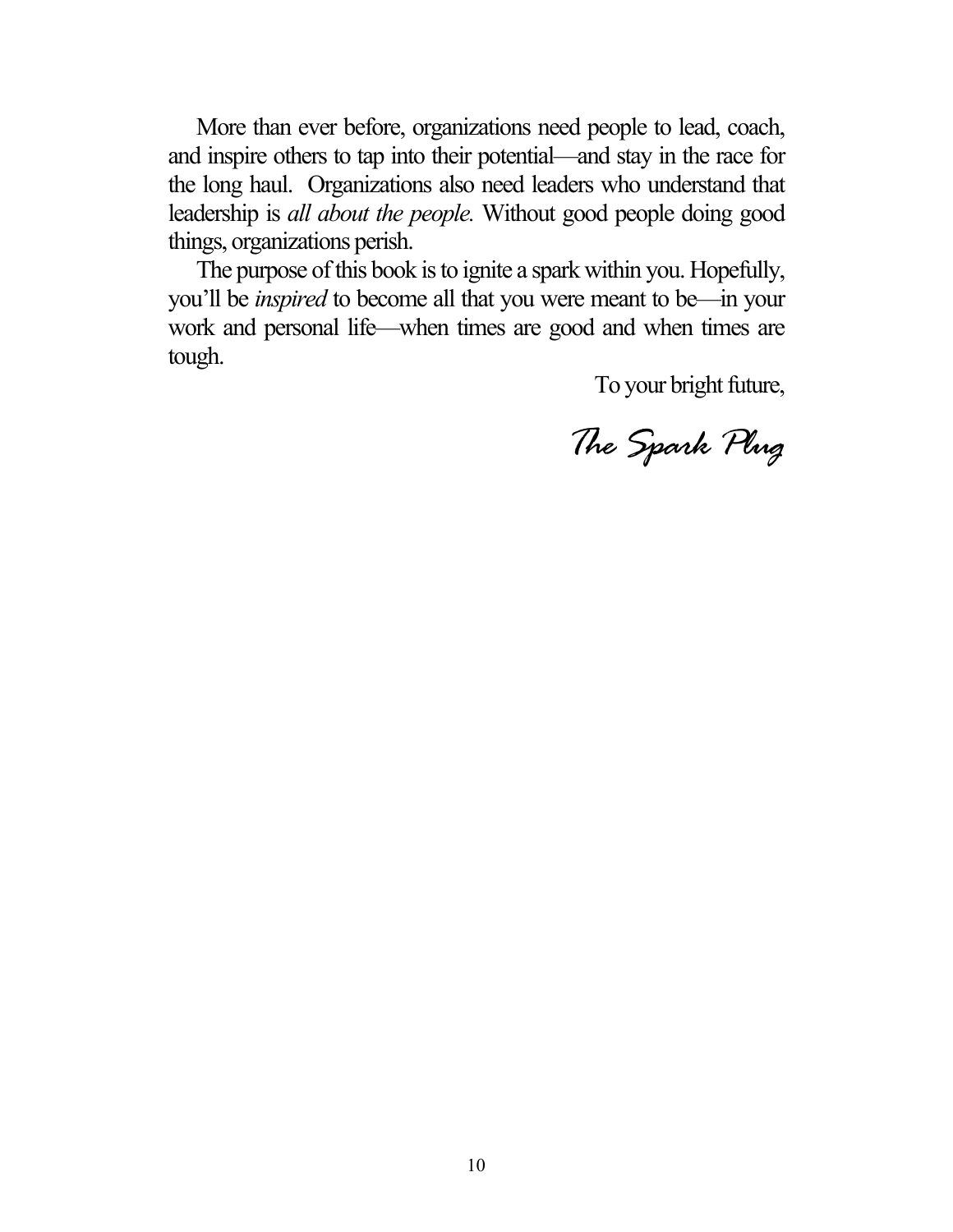#### Being There for Others

*"I am only one, but I am one. I cannot do everything; but I will not let what I cannot do interfere with what I can do." —Edward Everette Hale—* 

s I travel, speaking to various groups and organizations, the number one question I am constantly asked is: "Can you say something to our people to help them deal with the tough times we are facing as a nation, as well as an organization?" A

 No matter where we are in our lives right now, we all need motivation and inspiration. They are as essential as the air we breathe; therefore, always strive to *encourage* others.

In my travels around the world, meeting thousands of people, I have found that everyone wants praise, encouragement, and to be part of something worthwhile. Therefore, my primary goal in writing this book is to give you hope and encouragement.

 When it comes to encouragement, we need all we can get. All great leaders encourage and inspire their troops to victory. Encouragement is the mother of all achievement. If the encouraging words in this book spark you to do great things, then I've done what I've set out to do.

 As long as I can remember, even as a little boy growing up in Columbia, South Carolina, I knew I had to do something to make a difference. I didn't know what it was going to be. I just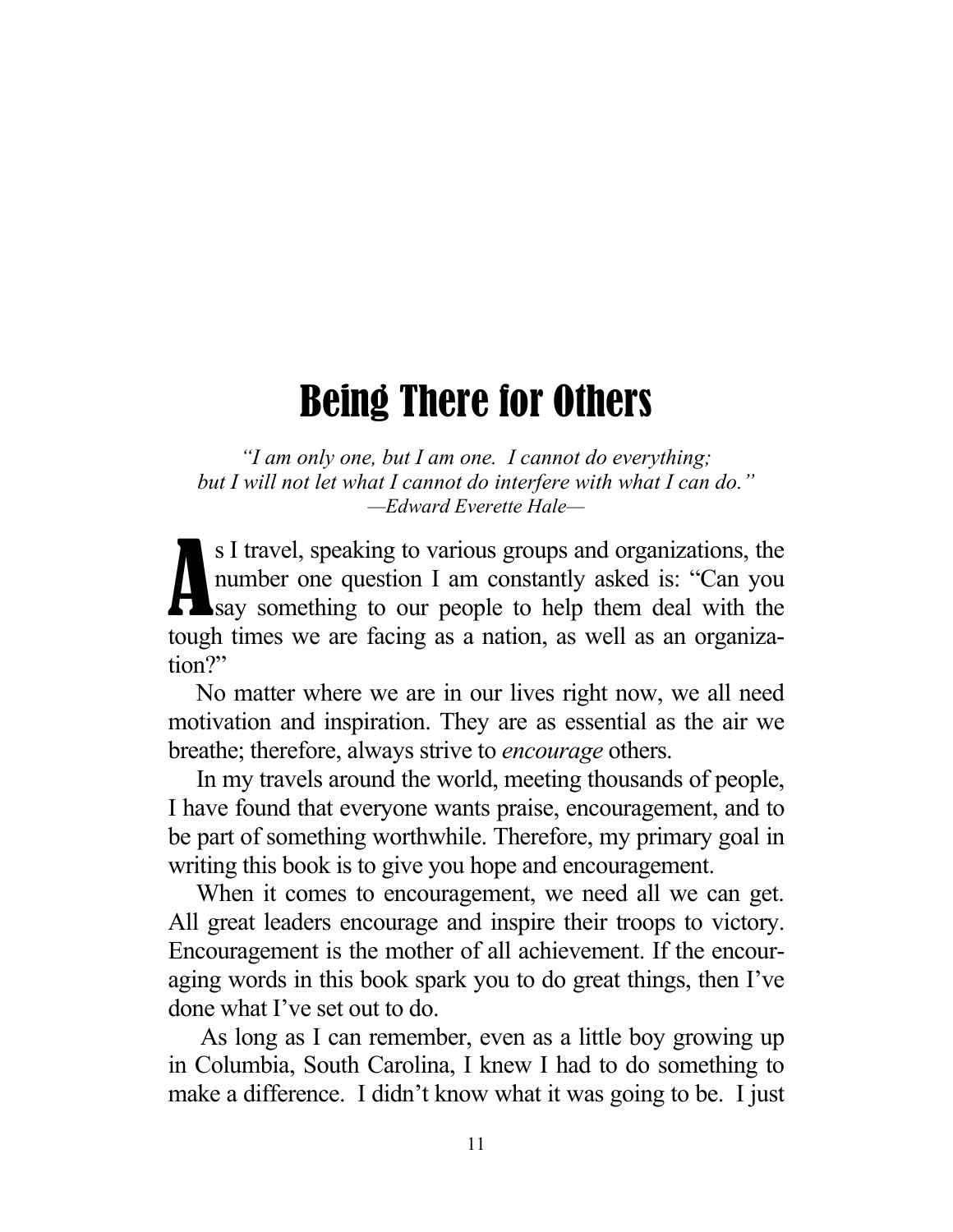knew I had to do *something.* I literally began to look for ways in which I could make a difference. As poet Joann Oswald wrote, "I started to think about the person in me and what I could do and what I could be."I discovered that I had a desire to lead and take charge of things, even when I didn't want the responsibility.

 When I was about fourteen, I had an experience that changed my life forever. It involved a sad story of a little six-year-old boy named Jay. He was a cute little kid with curly red hair, freckles, and an easy smile. He was also very outgoing and well-mannered. What was amazing about Jay, though, was that he already knew how to cook full-course meals! Unfortunately, Jay was often a victim of child abuse at the hands of his own mother.

 One day, I saw him as he was on his way to the local convenience store, walking at a quick pace in my direction. I was on my way to the neighborhood tennis courts to practice my game. Calling out to him, as I always did, I shouted, "How's it going, Jay?"

 He yelled back, "Fine, but I can't talk right now. I have to go to the store for my mom."

 After we got to within a few feet of each other, I noticed that something in his hair made it look all matted together.

I inquired, "Jay, what's that in your hair?"

 He retorted, "Nothing, I can't talk right now or I'll get into trouble. I have to go to the store for my mom."

He started to cry.

I asked, "Jay, what's wrong?"

Once again, his reply was the same.

"Nothing!"

 As I got even closer to him, I saw blood running down his ear from a gash he had in the top of his head. I was frightened for him because he was losing blood. I told him to come with me *immediately* to the management office of the apartment complex where we lived, so he could, at least, get some bandages.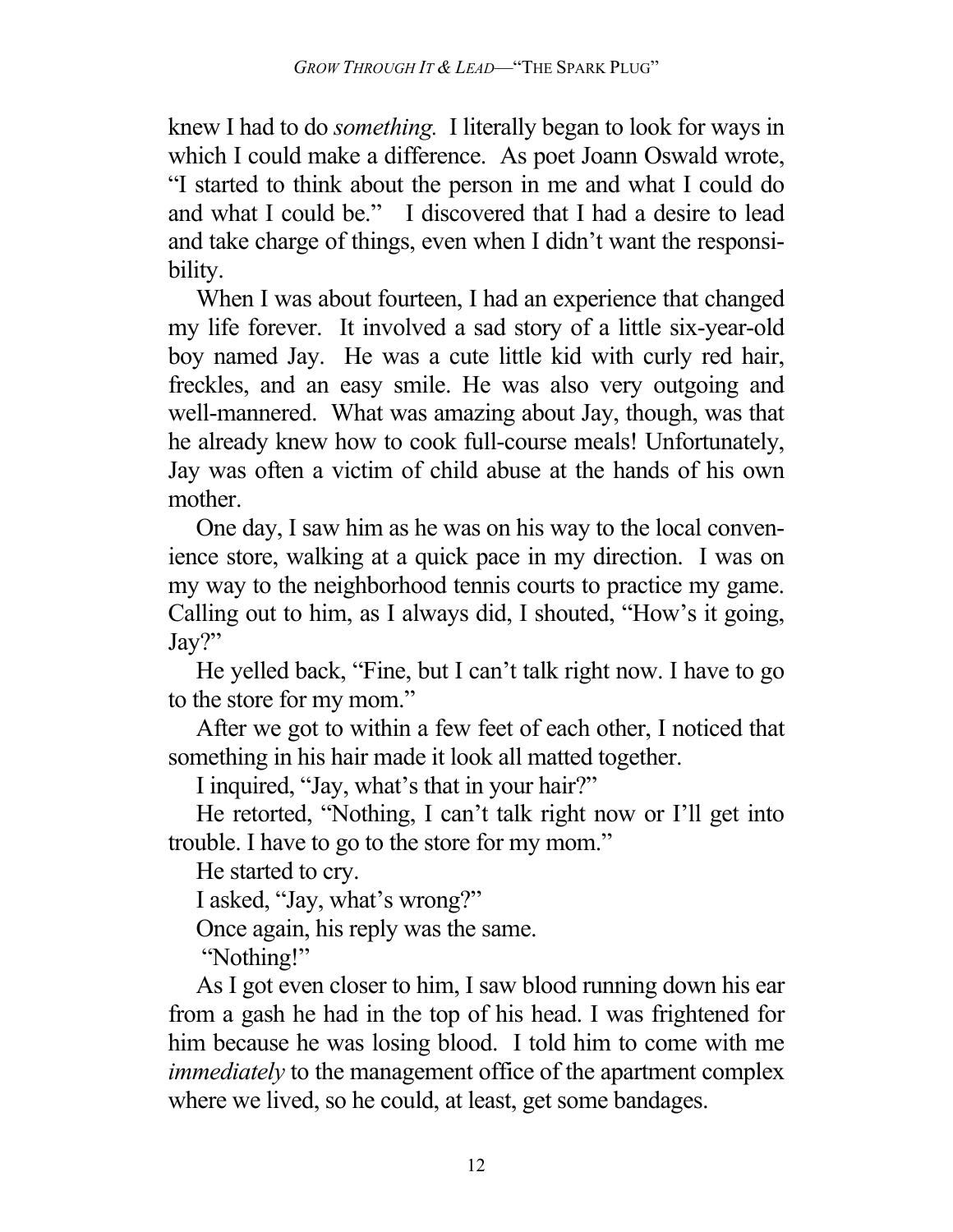Jay emphatically said, "No, I can't. I'll get into trouble."

 After pleading with him, to no avail, to come with me, I decided to run to the management office as fast as I could, so they could call an ambulance or the police. I knew I *had* to do something*.* When I arrived at the office, I told the manager what I had witnessed. She quickly called an ambulance. We got into her car and she speedily drove up the hill to the nearby convenience store.

 When we walked into the store, we saw little Jay at the counter purchasing a pack of cigarettes for his mother. It was one of the most disturbing sights I had ever seen in my life. This little innocent human being standing there with matted hair, a gash in the top of his head with blood running down his ear, still determined to obey his abusive mother at any cost.

I'll never forget what little Jay told us that day.

 He bravely said, "You know, when my mom hit me on top of my head with that belt buckle, I didn't even cry."

 At that point, all the adults who were looking on broke down in tears.

 A few weeks later, on the evening before it was time to go to court to testify on little Jay's behalf, I remember walking around the apartment complex. I was asking the kids who knew he had been beaten by his mother if *they* were going to court.

 They all replied, "No, we can't go. Our parents won't let us." I remember being extremely disappointed with both my friends *and* their parents. Albert Einstein was right when he said, "The world is not dangerous because of those who do harm, but because of those who look at it without doing anything."

 None of the other kids in the neighborhood made it to court to save little Jay from his abusive mother. I was the only person who testified on his behalf. Amazingly, his mother was still granted custody of him after this horrible episode. A few days later, they moved away and I never saw or heard from little Jay again. I often think about him and talk about him every now and then in my presentations. My prayer is that somehow things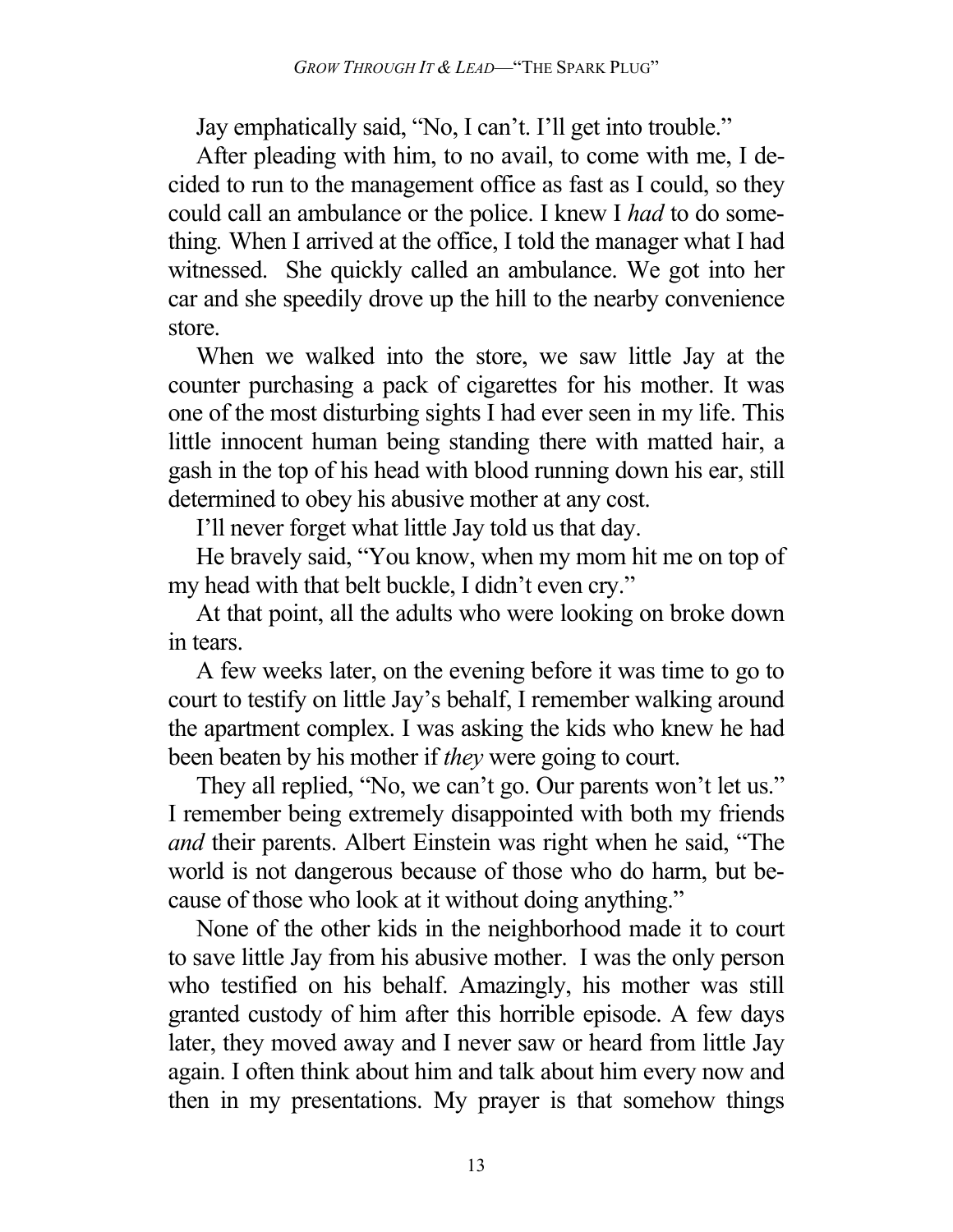have turned around for him. He's one of the reasons I endeavor to inspire others as much as I can. That early experience made a huge impact on my life.

 Just as I was there for little Jay, I want to be here for you, too, via this book. I hope it inspires you to do more for others.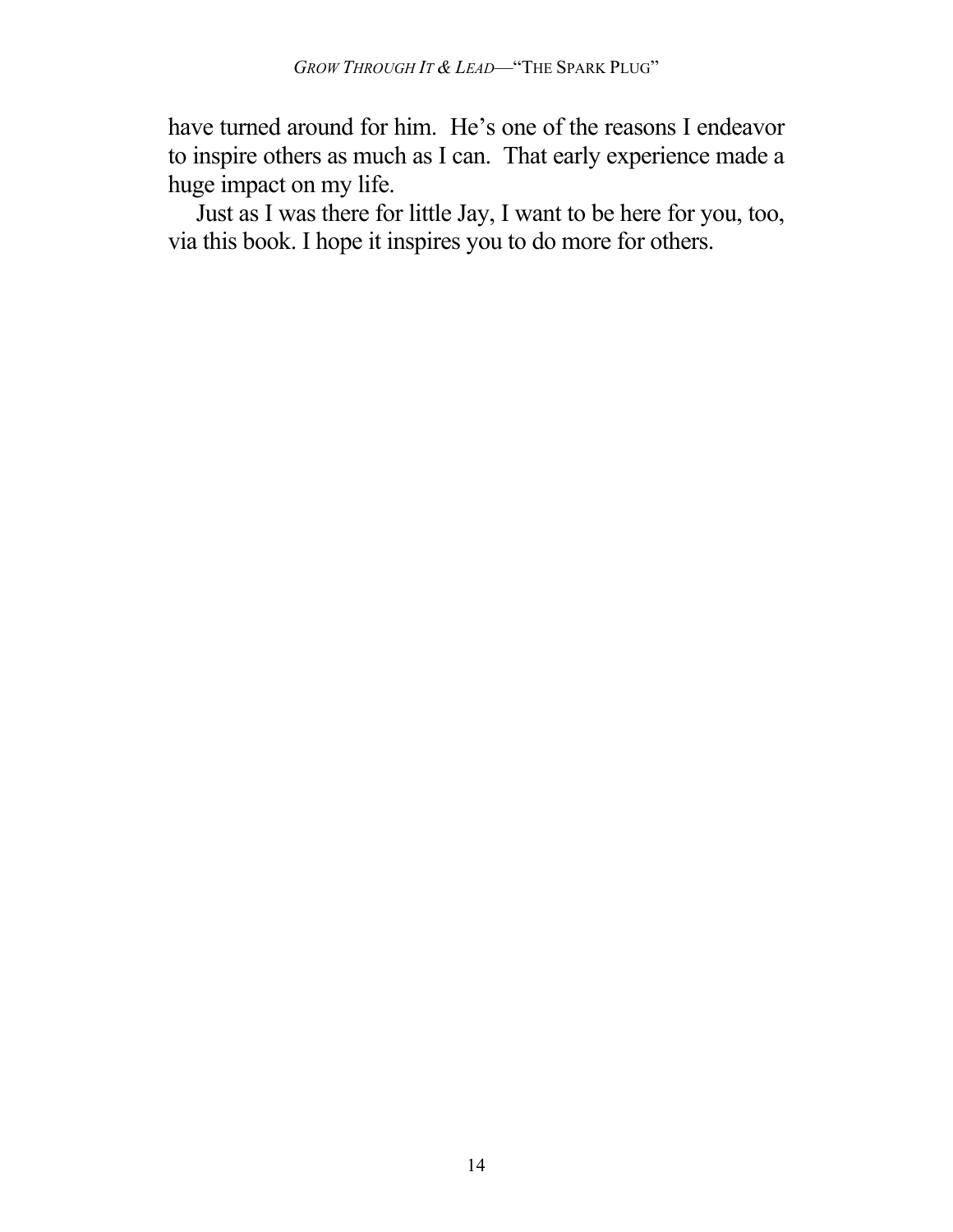# Change Your Attitude, Young Man!

—1—

*"Life will* never *be fair all by itself. We need to look for the good, take charge of the challenges, and grow through them."*  —"The Spark Plug"—

The year was 1977. I turned thirteen and began to realize I had developed somewhat of an attitude problem. No one could tell me anything! I had all the answers, or so I thought. But one developed somewhat of an attitude problem. No one could tell me anything! I had all the answers, or so I thought. But one day, the intensity of my mother's often-repeated words suddenly began to make sense. Almost weekly, she told me, "Change your attitude, young man!" It got to the point where I could no longer ignore these five simple, yet powerful words. It was time for a positive change.

 One sunny spring day, I decided to let an afternoon of tennis rescue me from the weekend routine at home. My thinking was always clearer when I was battling it out on the courts—I was focused. I thought that if I worked at it hard enough, finding a solution to my attitude problem would be a cinch. While quickly gathering my tennis gear, I caught a glimpse of my mother in the kitchen giving me the eye as she washed dishes. She was giving me the serious look the look that always speaks louder than words. I knew it was my cue to disappear. Hurriedly, I made a mad dash for the front door.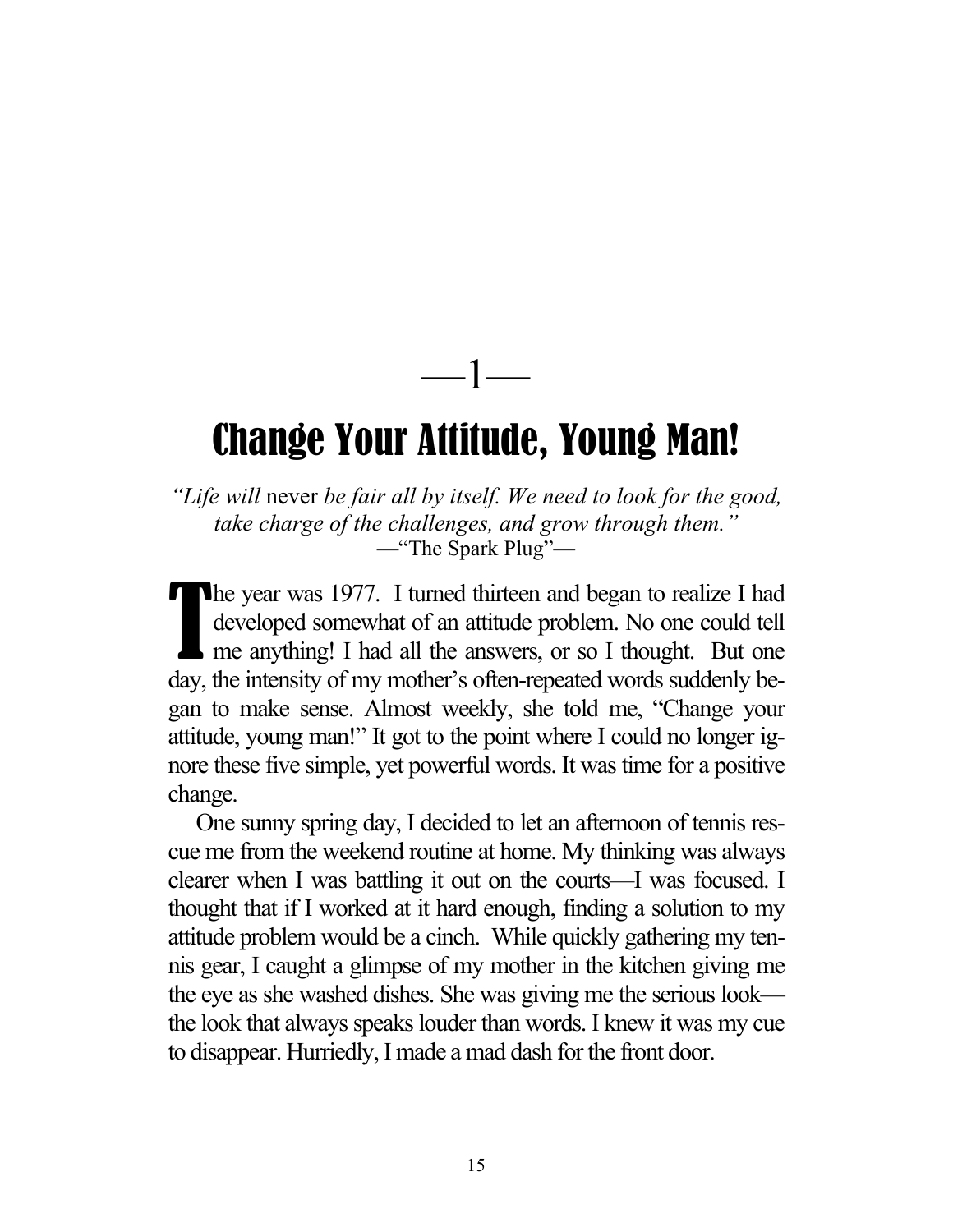"See you later, Mom," I quickly shouted. "I'll make sure I'm back before dinner." Out the door I went, heading out into the gentle warmth of the sun.

 On my way to the courts, I stopped by the tennis shop at the mall and picked up my three freshly strung Wilson Jack Kramer tennis rackets. A feeling of exhilaration was rapidly growing inside of me. I couldn't wait to get to the courts. It was a great day for tennis!

 I tried to dismiss my mother's words, but they continued to painfully echo in my mind. "You need to change your attitude, young man!" The ache in my heart was unbearable. I began to wonder...now, what will it actually take to change my attitude? What's the big deal, anyway? Why is my mother always on my back about it? Why is this *attitude* business making my mother fume? More specifically, how can I take control of something that seems so uncontrollable? I had no idea I could control my attitude the same way I controlled my backhand.

#### Excuse Me, Your Attitude Is Showing!

We all live complex lives. Not long ago, I was on the phone with Hilda Smith, a good friend of mine. We were sharing information about interesting books we had read. She talked about the book, *The Road Less Traveled.* Scott Peck, the author, wrote, "Life is difficult…." I told her that those three words were some of the truest words ever written. One of the lessons children need to learn early on is that life isn't fair, but that's okay. The sooner they learn to accept this, the better off they'll be. Unfortunately, too many adults are still expecting life to be fair. But life will *never* be fair all by itself. We need to look for the good, take charge of the challenges, and grow through them.

 We're all going to face circumstances that test everything we believe to be true. Sometimes, we're going to experience situations that come without warning and may seem totally unfair. But no matter how bleak things may appear, we need to deal with them head on, being as fair as we can through the process. This is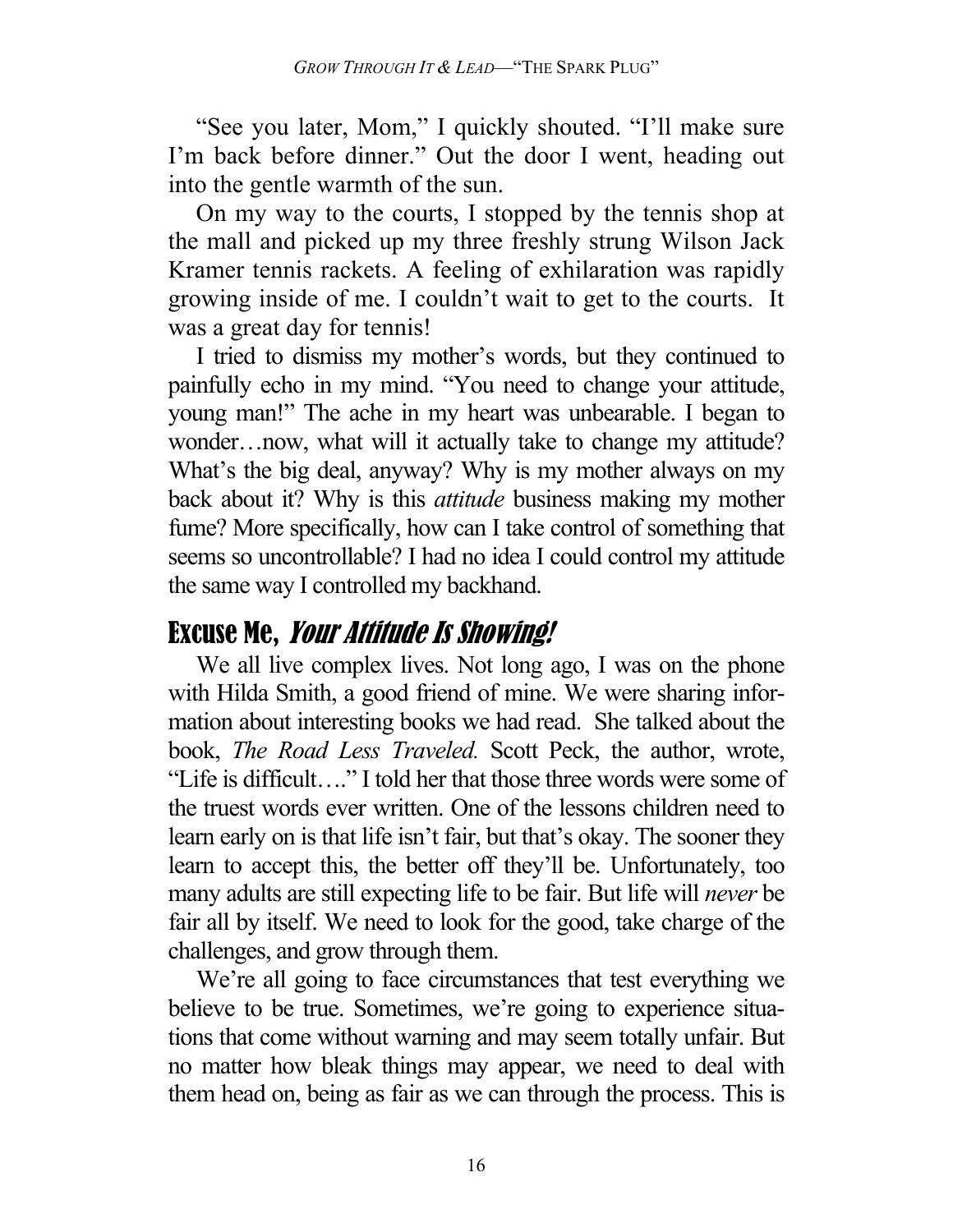the only way we can accomplish what we originally set out to do. Resist any temptation to use the challenge as an excuse and you will prevail.

 To triumph over tough times doesn't mean we must wear a pasted-on smile, operate in a panic mode, or walk around in denial—oblivious to what's really happening in our lives. During these times, it would be unrealistic to expect anyone to be jovial at every tick tock of the clock. No one needs to feel obligated to dance through every disappointment or stand up and cheer about the stress and strain of every heavy burden. There are times when our unexpected temporary setbacks will totally knock us off our feet, rip our hearts out, and turn our whole world upside down. Believe me, I've never felt like leading a cheering section at these times in my life, and you probably haven't either.

 To triumph means having *faith* and *confidence* that our life is unfolding as it needs to. It means standing our ground and fighting for our dreams, despite rejections and fears. It means standing up for those who can't stand up for themselves. It's about being determined to find a pearl of goodness in every situation, even when it seems as if there is none to be found. When times are tough, our attitude will largely determine whether we win or lose.

 Whether it's good, bad, or indifferent, wherever you are right now, your attitude is showing. When you treat someone differently based on appearance, race, physical disability, financial worth, or educational level, your attitude is showing. When you pick a certain style of clothing over another, your attitude is showing. Whether you choose to surround yourself with a cloud of dismay or wrap yourself in a blanket of hope, your attitude is always showing.

#### The Power to Choose

Our attitude and the decisions we make often share a common thread. More often than not, it's our attitude that governs the choices we make and how they affect our future. Where we are at this particular moment in life has been primarily determined by the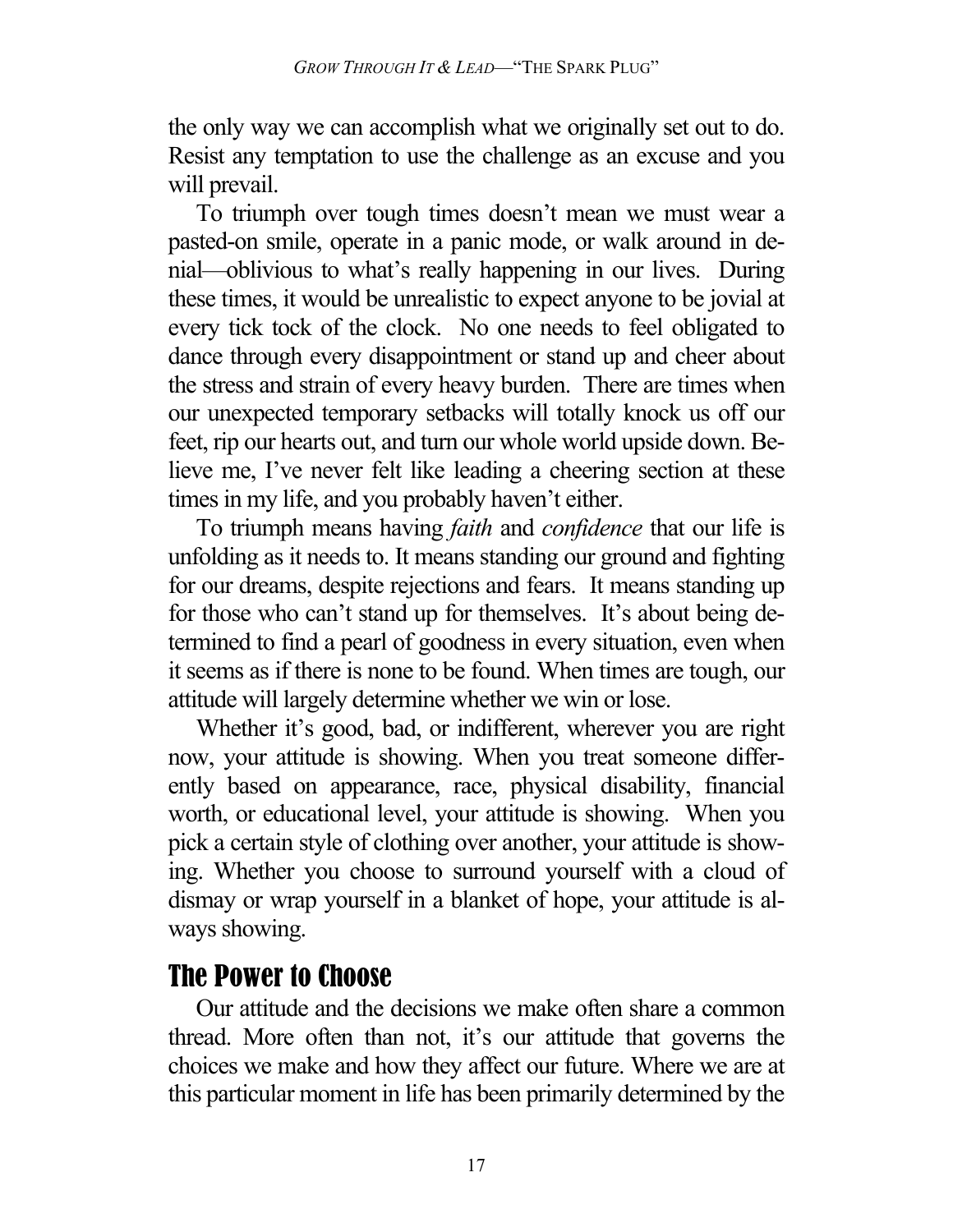choices we've made along the way. Whether we're aware of it or not, our actions and decisions really do shape our destiny. My wife came across a Japanese proverb that stresses this point even further. It warns us that "The reputation of a thousand years may be determined by the conduct of one hour." How true.

 The power to choose is awesome. When we fail to make decisions that will richly fertilize our lives, we've automatically made a choice to stay where we are. Until we accept the fact that we are, at times, our own stumbling block, we may never move forward, see beyond our circumstances, or prosper. Many times, the walls of disappointment, defeat, and regret that overshadow us are crafted by the choices we have made.

 Some of you may be saying, "I'm stuck in a rut and disgusted with my life and this economy. I'll never find a job that will give me the life I want." Or you may be saying to yourself, "Because of this sluggish economy, now is not a good time to start a new business...." In his thought-provoking book, *The Achievement Factors,* Gene Griessman reveals to us that we grow into our own expectations. If you're not expecting much of yourself, you probably won't receive or accomplish very much. The reason is as simple as this: The less you expect of yourself, the less you will *do* to meet your *already* lowered expectations.

 Successful people know there's not a lack of money in the world; there's only a lack of ambition. So don't give up, sit down, or manufacture a sour outlook on life. It won't get you anywhere. "Keep your face to the sunshine and you cannot see the shadows," wrote Helen Keller. Take action—get into motion—and watch how things begin to fall into place.

I once met a homeless man who told me that his wife had been unfaithful to him. On top of that, she had literally emptied his pockets and ruined his life.

"It's all her fault," he complained. "On top of that, she divorced me and took everything," he added.

"How long have you been divorced?" I asked.

"Twenty years," he snarled, with a faraway look in his eyes.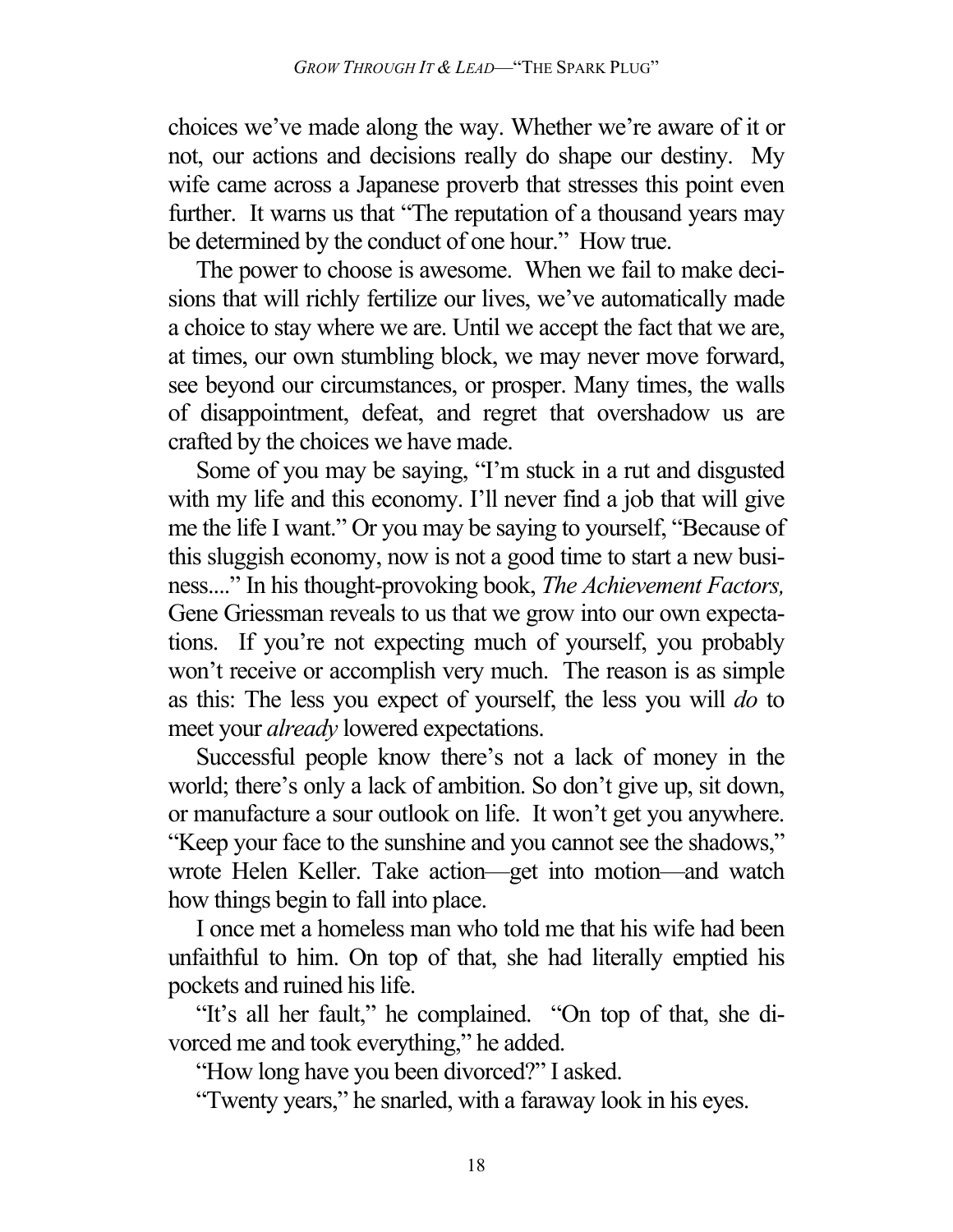This poor man was still holding his wife responsible for his "homeless" condition. Steeped in his own self-pity, he had frittered away twenty years of his life and was in grave danger of wasting many more.

 If you think your dreadful past is holding you back, you are denying the present and disrespecting your future. If you claim someone, a certain situation, or an experience is holding you back, then you don't understand how creative, intelligent, talented, and gifted you really are. You're not taking responsibility for who you really are. Without a doubt, there's a purpose for your life, and the only person who can keep it from you is reading this book. If you're afraid of looking foolish, stumbling, or falling in your quest for a better quality of life, just remember that uncomfortable, character-building experiences are necessary for growth.

 Speaking of a better quality of life…a few years ago, I discovered that my mother went back to finish high school when she was twenty-one. A series of heartbreaking events had interrupted her education. While suffering spousal abuse and having the responsibility of raising three small children on her own, she set out to construct a better future for us as well as herself. She was called stupid and dumb for being in the tenth grade at twenty-one, when the average age for a tenth grader is fifteen or sixteen. Determined to succeed, she refused to give in to the constant public humiliation from her fellow classmates. She didn't allow it to break her stride.

 Eventually, my mother graduated from high school. Many years later, she graduated from college and has since earned two masters degrees! Diligently, she planted seeds of sacrifice and overcame the obstacles that she had once allowed to hold her hostage. She expanded her boundaries, strengthened her confidence, and chose to believe that she could accomplish *much* more for her family and herself.

#### To Degree, or Not to Degree—*That Is the Question*

Some of you may contend that your lack of education or degree is holding you back. "If only I had finished college, or even gone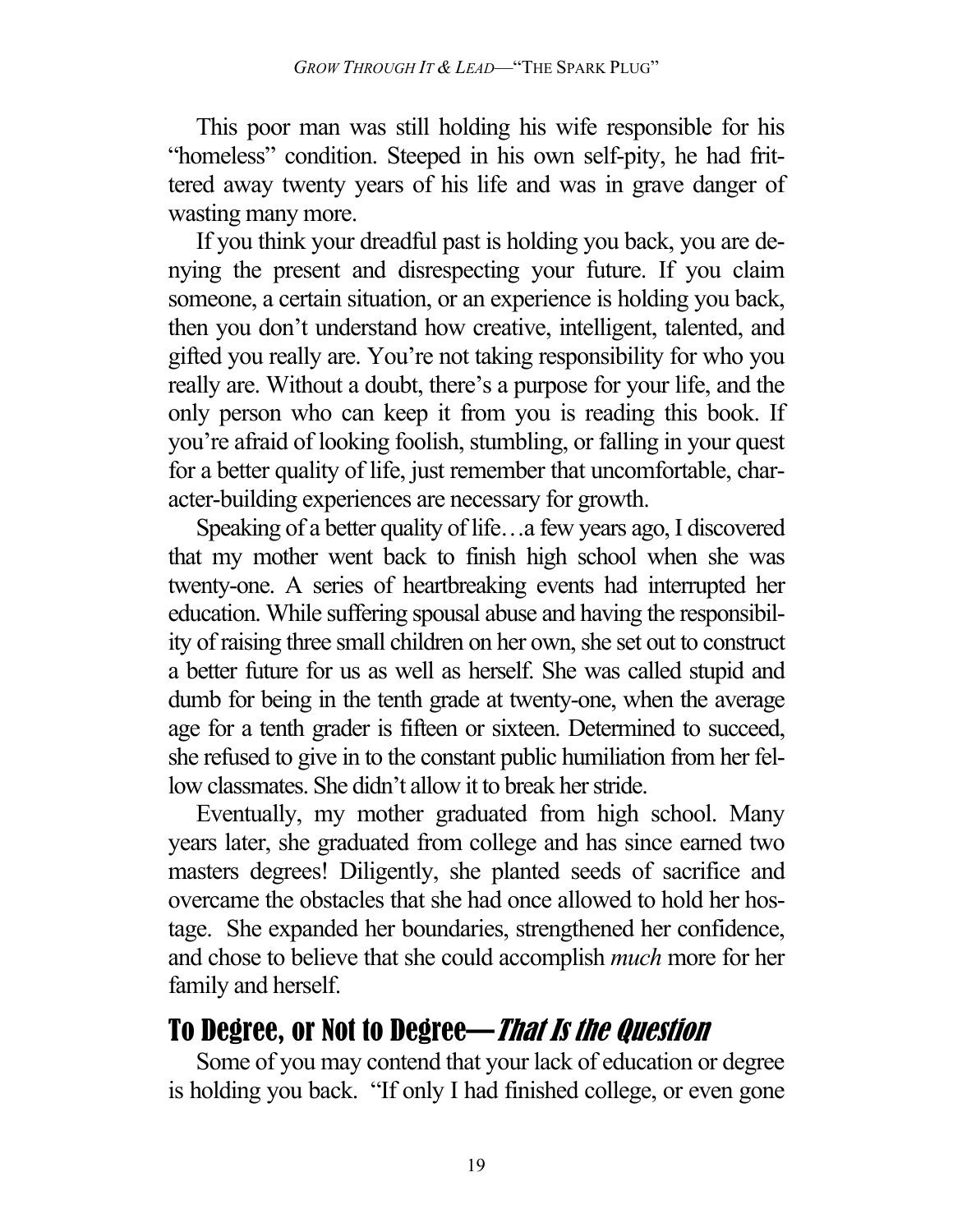to college, I would have a better chance of reaching my goals," some may grumble. This statement may or may not be true for you. It all depends on what your goals are. The names on the list of successful business professionals, entrepreneurs, and entertainers who didn't attend or finish college are too numerous to mention.

 I know that becoming knowledgeable in an area where we intend to excel is as essential to us as oxygen. Expanding our knowledge can open the door to unlimited possibilities. However, the best education does not always come with a formal degree attached to it. Just study the lives of people like Vivien Thomas, the celebrated Johns Hopkins University surgical teacher. With only a high school diploma, he trained many of the world's leading surgeons in the 1950s and '60s. Later on, he received an Honorary Doctorate from Johns Hopkins for his groundbreaking work with the renowned heart surgeon, Dr. Alfred Blalock, with whom he *developed* the field of cardiac surgery.

 Then consider the late Dave Thomas, founder of the Wendy's restaurant chain. He didn't receive his high school diploma until he had already achieved international success in the restaurant business.

 There's a gold mine of inexpensive books, CDs, and DVDs filled with valuable and helpful information right at our fingertips. Our experiences are also exceptional teachers, and training is available on almost any topic imaginable. Having a degree doesn't always mean we're educated. It's basically a license to work in the real world.

 The point is many people have fabricated a horde of excuses for not moving forward. They use excuses in a futile attempt to help pardon themselves from feeling guilty about their lack of progress. They find comfort in blaming others for the life they've created. The trouble is blame only weakens their power to make positive changes. It gives them an excuse for not taking responsibility for their own actions. Yet, blame can never erase the years that have been carelessly traded for a life of advanceless inertia.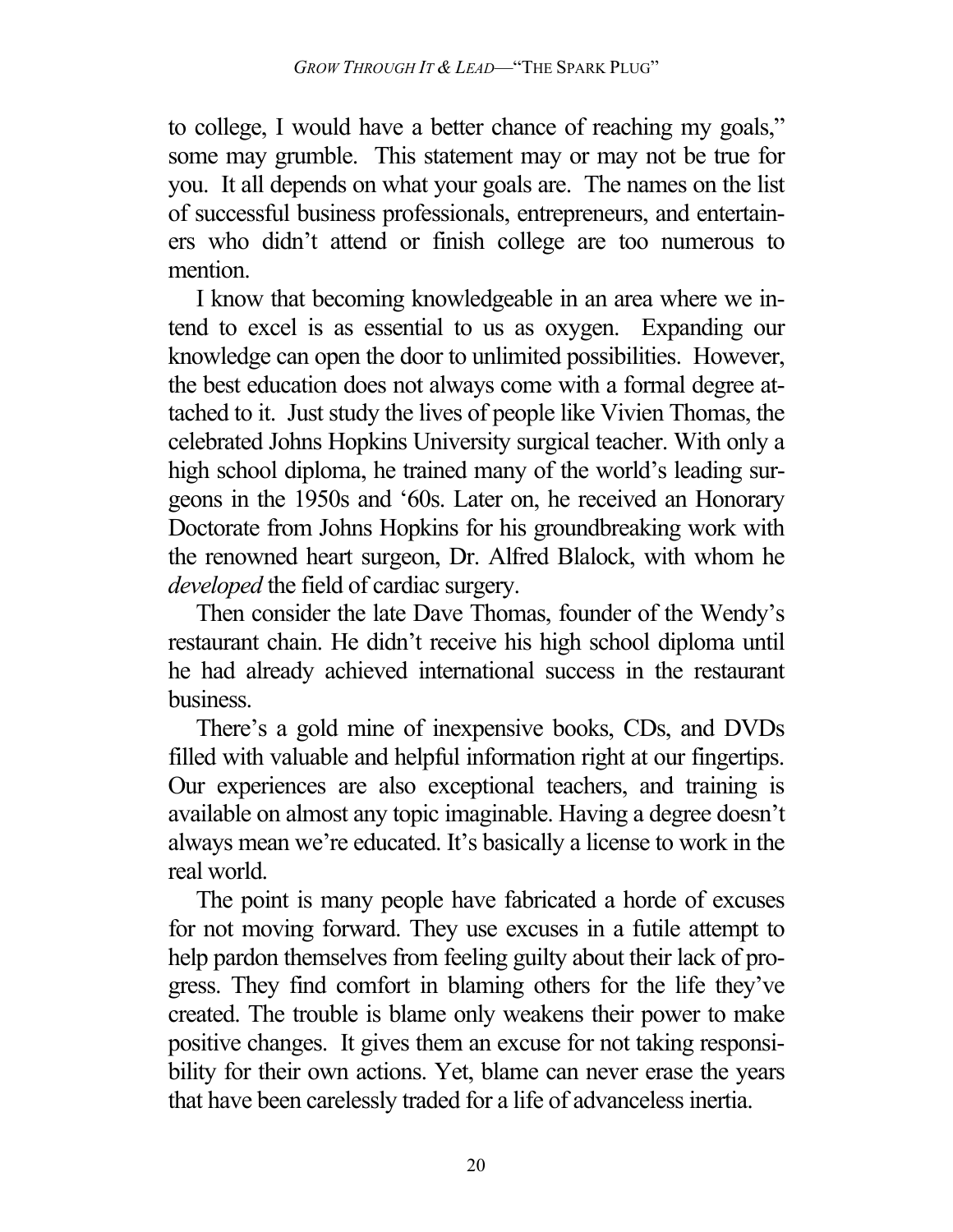#### No Time to Whine

For some of us, being sincerely grateful for the things we already have is as rare as seeing a shooting star. It's so easy to forget or overlook the little things that mean so much. My wife and I have an 85-year-old friend named Miriam Manning, who resides in a nursing home in Griffin, Georgia. We have known her for eight years. When we first met her, she had already lost one leg because of diabetes. Now, she has lost both of her legs to that disease. But in spite of that horrific loss, she has not turned bitter. Not once have we heard her whine or complain about her situation. Each time we have visited her, she has always had a good attitude and a positive outlook on life. Miriam has to patiently *wait* for someone to bathe her. She has to *wait* for someone to physically pick her up and put her in a wheelchair when she wants to leave her room. She has to *wait* for someone to bring her meals. She has to *wait* for someone to dress her. She has to *wait* for someone to visit her. She can never leave her bed on her own!

 It was E.E. Cummings who said, "The most wasted of all days is one without laughter." Miriam is a shining example of someone who makes the best of what most of us would consider a very dismal situation. She has retained the spirit of love and laughter.

 The World Bank has reported that of the six billion people on the planet, two billion get by on less than two dollars a day, while one billion gets by on less than one dollar a day. Can you even imagine getting by on such a small amount of money? Some of you may be saying, "It's different in other parts of the world, you don't need that much to survive." Well, after traveling around the world, I know first-hand that it is difficult to survive on less than one or two dollars a day no matter where you live. I think it comes down to what Mahatma Gandhi cautioned us about many decades ago: "We have enough for every man's need, but not enough for every man's greed."

 We take too much for granted. Many of us constantly sob, whimper, and whine about not being able to satisfy our ego. Many of us are involved in a tremendous opportunity, but, nonetheless,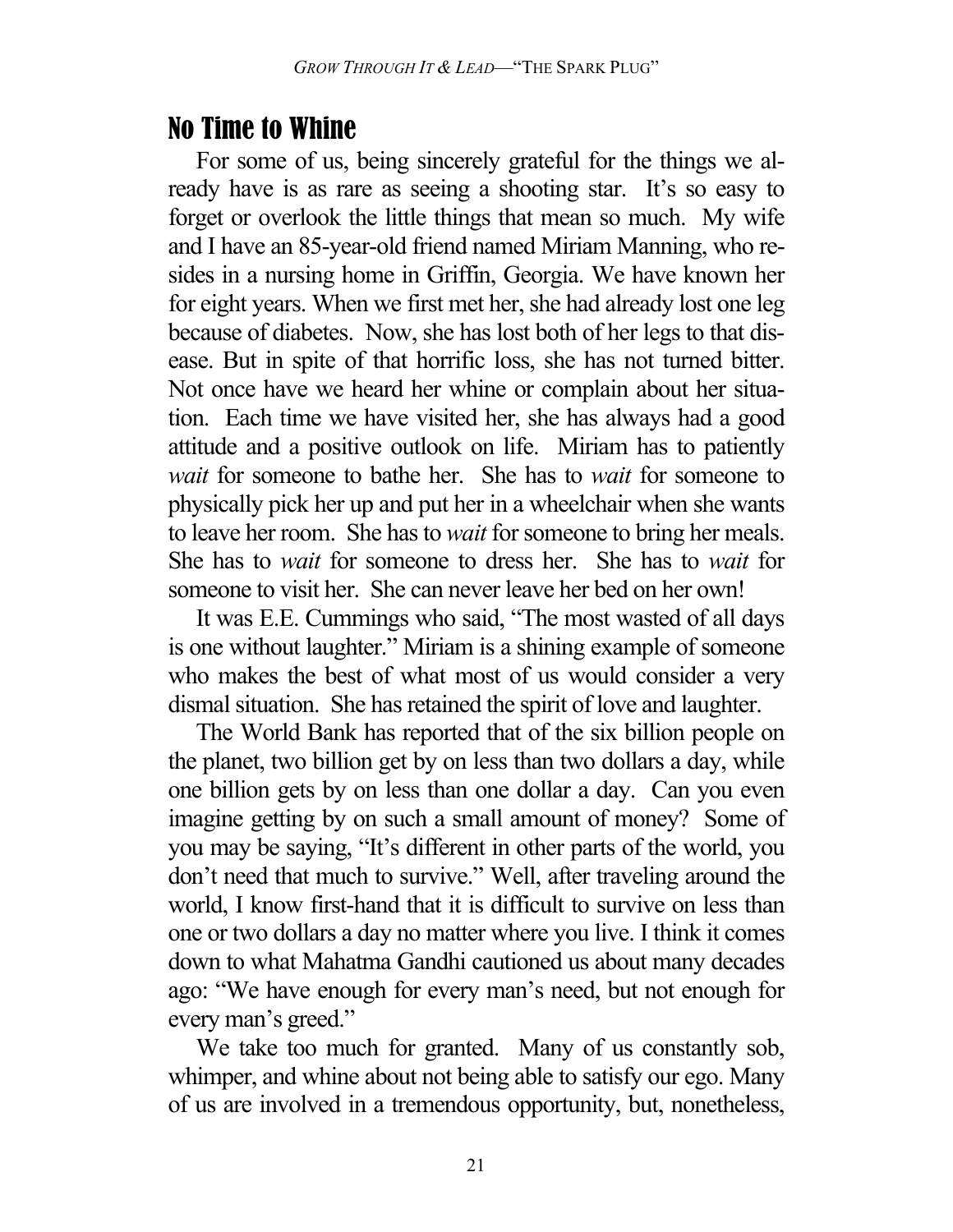we still make excuses and continue to place blame. As Jay Rifenbary, bestselling author of *No Excuse!* says, "When the going gets tough, the weak blame."

Stop right now and get a pen and a sheet of paper.

 Take a few moments to identify the obstacles in your life that are keeping you from moving forward. Think about it, but don't take too long. Jot down what and who they are then write in full detail how they are hindering you from making progress. Be honest, there's no reason for you to hold back or be ashamed. We're talking about your future. This brief, yet important exercise is for your eyes only. Look closely at what you've written. Analyze every single excuse.

 Does that sheet of paper have any power to keep you from your purpose? Do you hear voices yelling from it demanding that you stay where you are and not move forward? Does it have powerful hands tightly locked together like a steel chain, forming a barricade to hold you back?

I don't think so!

If you still think other people or circumstances can keep you from your purpose, you're deluding yourself. If you believe you cannot rise up from where you are and move on, you're misleading yourself. You're already gifted with each and every attribute necessary to reach your goals. It's your responsibility to develop them by getting wrapped up in the art of doing. In other words, take action.

#### What's Your Problem?

In 1992, I decided I wanted to be a professional speaker. I yearned to inspire people to dream big dreams and reach for the impossible. Unfortunately, I had a small problem. Some people may call it a monumental one. "What was the problem?" you ask? I was afraid to stand up and give a speech in public. Deep down in my heart, I knew nothing could stop me from doing what I believed I was put on this planet to do. Nevertheless, my fear of failing was keeping me from taking the first step.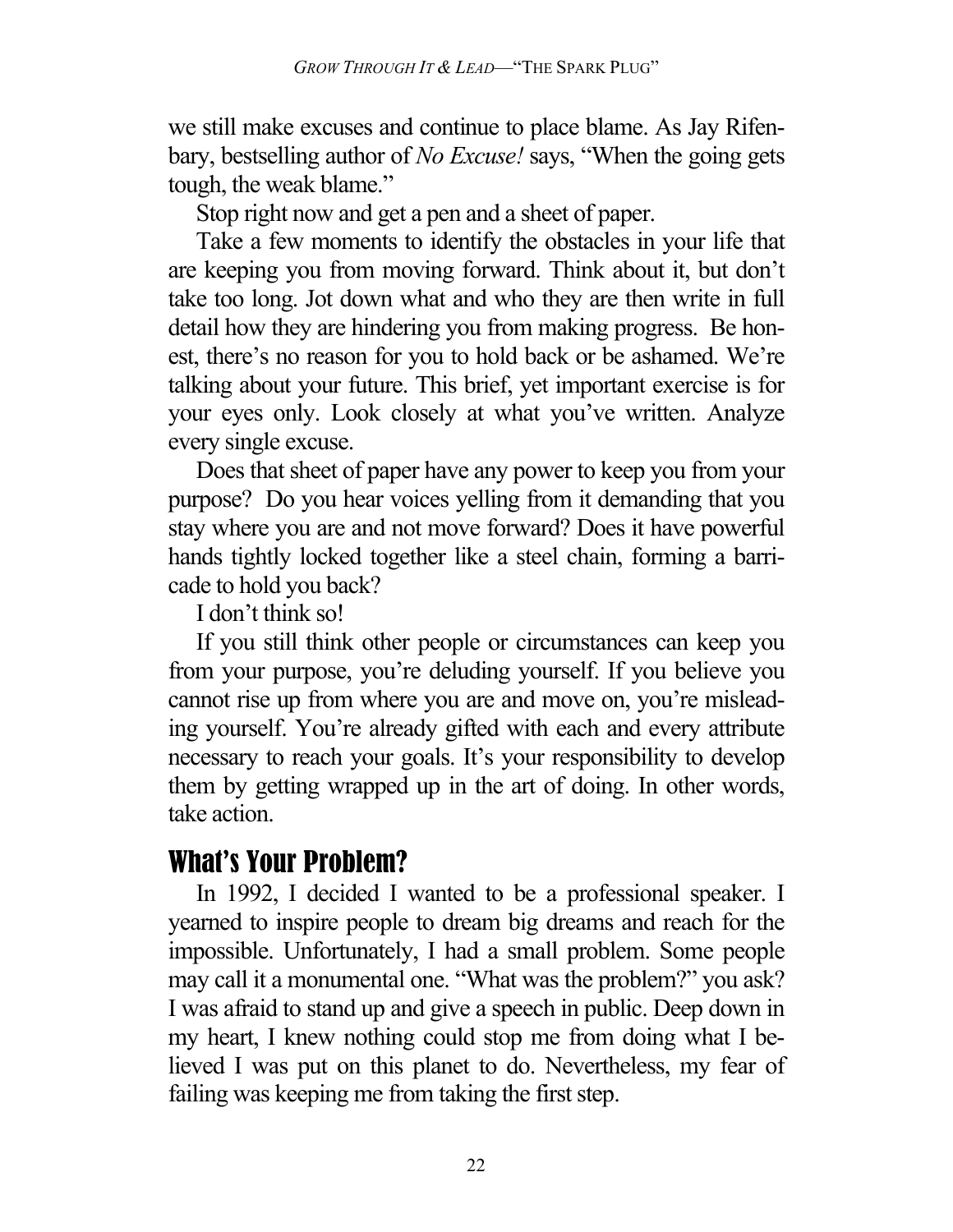So, to overcome my fear of public speaking, I started reading books about it. To test the waters, I started speaking to little kids first; they are less judgmental. They just want to know you care. Eventually, I joined a speaking organization that helped me build a firm foundation in the fundamentals of public speaking. After that, I joined my state speakers association, as well as the National Speakers Association, which is part of an international organization of professional speakers.

#### You May Not Be the First Choice

I now travel around the country and abroad, speaking for many leading Fortune 500 companies and governmental agencies on leadership, diversity, and motivation.

 The highlight of my speaking career came when I received a phone call from a gentleman who represented a group that wanted me to speak.

 He said, "Spark Plug, we really enjoyed you at our State Conference, and if you are available, we would really love to have you in Greensboro, North Carolina at our Southeastern Conference."

 He continued, "I want you to know, however, that you weren't our first choice as the keynote speaker." I was a little taken aback by his brutal honesty.

 Nevertheless, I summoned up the courage to timidly ask him, "By the way, who was your first choice?"

 He replied quite enthusiastically, "Oh, President Jimmy Carter." At this point, I simultaneously felt stunned and elated.

 I've always been quick witted so I interjected, "Let me get this straight, if you can't get a former President, (now Nobel Peace Prize Winner) call 'The Spark Plug."'

He responded, "That's pretty much it."

#### The Door Is Already Open—*Walk Through It*

In the free world, no one has to live a stagnant, unproductive life that lacks growth and creativity. Just seize the opportunity at hand and make it happen. History has recorded the lives of count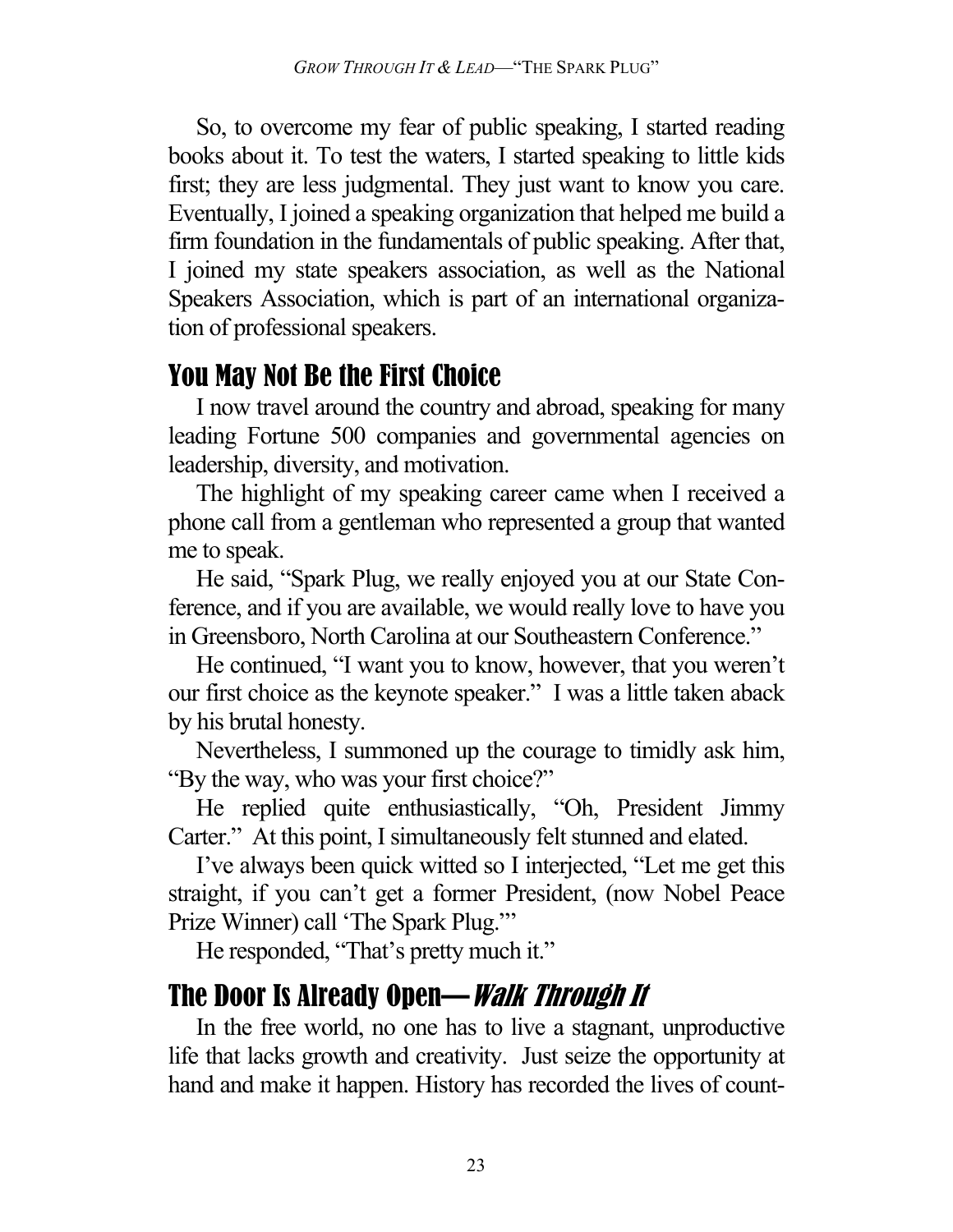less heroes who have been positive examples of succeeding against all odds, making a way out of no way. Many have made extreme sacrifices so that we have the freedom and opportunity to pursue our goals. And much blood has been shed so that we can live an abundant life. Edward Judson wrote, "If you succeed without suffering, it is because someone suffered for you; if you suffer without succeeding, it is in order that someone else may succeed after you."

 Success has been engraved in your past, present, and future. You are an important piece to life's puzzle. Your contribution is vital. Your children, grandchildren, cousins, brothers, sisters, nephews, and nieces are counting on you to complete your mission because they need to stand on your shoulders. The entire world is cheering you on in this race with monumental banners that read, "You can make it. Don't give up! Keep going!" It may not be as easy as 1–2–3 for us to find out where we fit in this great big world, but it is certainly our responsibility to stay alert for clues. In the meantime, do your best and give it your all every day in whatever you're doing. No work is ever in vain!

 There is a grand design and a purpose for your life that will greatly impact the lives of others in ways you could never imagine. It just doesn't matter what is thrown in your path; you can overcome it. You were born to overcome every single obstacle that comes your way. As the ambitious ant completes its mission of gathering food for the icy cold winter, you, too, can complete your mission. The tiny ant takes one faithful step at a time, one morsel of delicate food at a time, and slowly builds a warehouse of nourishment.

 Yes, timing is crucial. I have painfully discovered and accepted the fact that the world has its own built-in timetable. There is nothing we can do to *force* it to operate. Scientists can't make summer come immediately after a cold winter. We must first experience the rebirth of nature in spring. Before grapes can become vintage wine, they must first be squeezed and crushed. After preparation is completed, the critical *timing* element is set in motion.